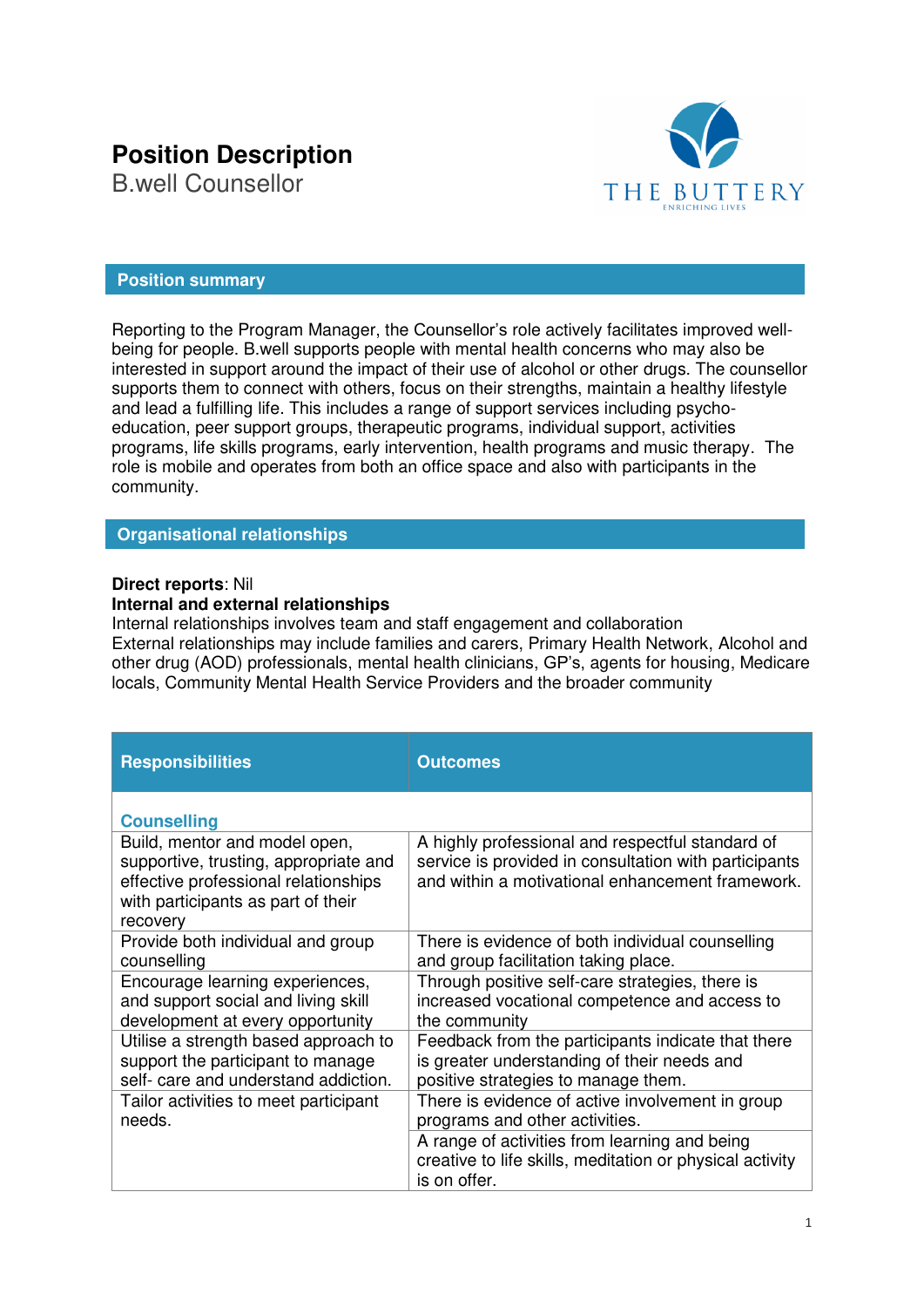| <b>Responsibilities</b>                                                                                                        | <b>Outcomes</b>                                                                                                                                                                       |
|--------------------------------------------------------------------------------------------------------------------------------|---------------------------------------------------------------------------------------------------------------------------------------------------------------------------------------|
| <b>Case management</b>                                                                                                         |                                                                                                                                                                                       |
| Case manage participants for in a<br>holistic manner for optimal<br>outcomes.                                                  | Effective case management is carried out taking<br>into consideration different cognitive, behavioural,<br>emotional, social, physical and spiritual needs.                           |
|                                                                                                                                | There is positive feedback from participants about<br>the program delivery.                                                                                                           |
| Refer families and stakeholders to<br>other services.                                                                          | Families and stakeholders are referred to other<br>outreach services as appropriate.                                                                                                  |
| Ensure there is compliance with<br>requirements.                                                                               | Legislative, contractual and audit inspection<br>framework requirements are met.                                                                                                      |
| <b>Intake and assessment support</b>                                                                                           |                                                                                                                                                                                       |
| Respond to queries and offer<br>support to potential participants.                                                             | There is consultation with the Intake team, the<br>Program Manager, potential participants and<br>stakeholders.                                                                       |
|                                                                                                                                | Intake records are maintained with details of<br>referrer, presenting problem and outcome.                                                                                            |
|                                                                                                                                | Risk assessment processes are undertaken.                                                                                                                                             |
|                                                                                                                                | Meetings are organised with potential participants<br>and comprehensive assessment takes place                                                                                        |
|                                                                                                                                | Referrals are made to other support services that<br>better meet participant needs.                                                                                                   |
|                                                                                                                                |                                                                                                                                                                                       |
| <b>Representation and Networking</b>                                                                                           |                                                                                                                                                                                       |
| Develop and maintain a working<br>knowledge of mental health, AOD<br>and other relevant<br>agencies/services.                  | Connections with mental health services, AOD<br>services, primary health services and other<br>stakeholders, including carers and other service<br>providers are built and maintained |
| Actively liaise with relevant agencies<br>and other service providers,<br>regarding participant progress and<br>participation. | Relevant agencies are provided with appropriate<br>information to support the participant and grant<br>them access to services they need.                                             |
| Attend interagency and Buttery<br>networking groups as directed.                                                               | Interagency and Buttery meetings are attended as<br>appropriate.                                                                                                                      |
| <b>Administration and reporting</b>                                                                                            |                                                                                                                                                                                       |
| Maintain participant files and<br>undertake other administrative tasks<br>as required.                                         | Accurate case notes/ files/paperwork/data<br>input/reports are maintained and updated.                                                                                                |
| Collect data to support future<br>programs.                                                                                    | Sufficient data is available to ensure there is<br>evidence of the program's effectiveness.                                                                                           |
|                                                                                                                                | There is participation in research projects as<br>required.                                                                                                                           |
| <b>Team support</b>                                                                                                            |                                                                                                                                                                                       |
| Participate in peer and clinical<br>supervision processes.                                                                     | There is adequate preparation and active<br>participation in peer and clinical supervision.                                                                                           |
| Participate in informal and formal<br>case conferences, staff meetings<br>and planned meetings.                                | There is active contribution in meetings to reach<br>key program and clinical decisions.                                                                                              |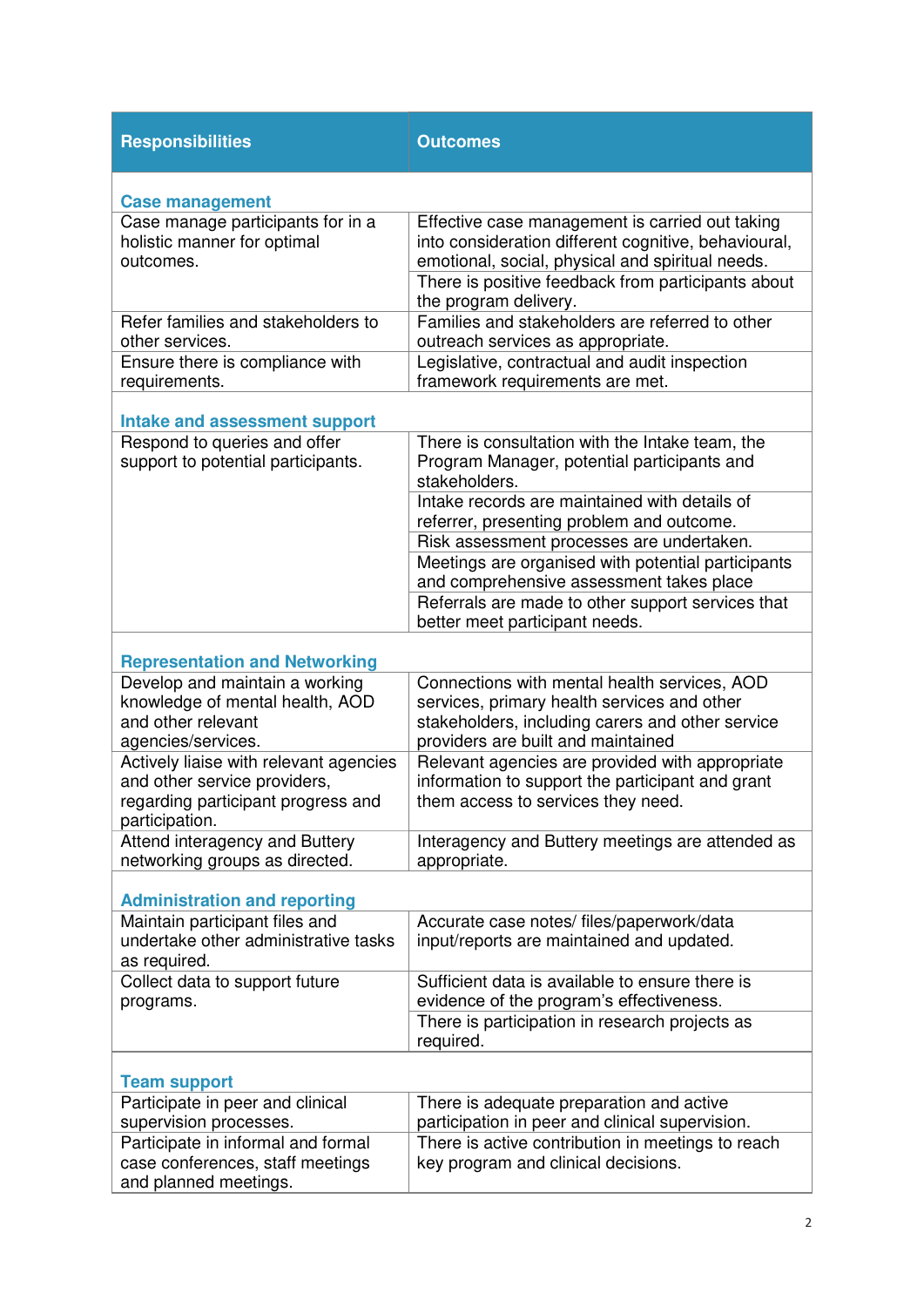| Work autonomously and as part of a<br>team.                                                                                                                                                                 | A strong work ethic, respect, punctuality and<br>commitment to service is demonstrated to ensure<br>all team members are well supported.                                                                                                  |  |
|-------------------------------------------------------------------------------------------------------------------------------------------------------------------------------------------------------------|-------------------------------------------------------------------------------------------------------------------------------------------------------------------------------------------------------------------------------------------|--|
|                                                                                                                                                                                                             | Assigned tasks are carried out in a timely manner.                                                                                                                                                                                        |  |
| <b>General</b>                                                                                                                                                                                              |                                                                                                                                                                                                                                           |  |
| Be compliant with WHS<br>requirements and take reasonable<br>care to ensure your own safety and<br>health and that of others. Abide by<br>their duty of care provided for in the                            | There is demonstrated compliance with WHS<br>requirements to ensure a safe and healthy<br>workplace. This includes abiding by the non-<br>smoking directive at work sites and compliance<br>with any pandemic directives and protocols.   |  |
| legislation. Ensure you do not place<br>others at risk by any act or omission.<br>Ensure you do not interfere with<br>safety equipment.                                                                     | Any injury, hazard or illness are reported<br>immediately, where practical, to your<br>manager/coordinator.                                                                                                                               |  |
| Take an active role in building your<br>resilience and preventing<br>psychological injury. Take<br>reasonable care for your health and<br>safety and that of others who may<br>be affected by your conduct. | The importance of wellbeing and self-care as a<br>part of resilience is acknowledged. Strategies are<br>implemented to maintain personal wellness and<br>resilience. Clinical supervision or other supports<br>are utilised, when needed. |  |
| Be compliant with codes, guidelines,<br>policies, procedures, legislation and<br>Standards and proactively engage<br>with Buttery continuous quality<br>improvement.                                        | Codes, guidelines, policies, procedures,<br>legislation, Standards and quality improvement<br>processes are adhered to at all times. Changes<br>and improvements are supported.                                                           |  |
|                                                                                                                                                                                                             | All mandatory training programs and team<br>meetings are attended.                                                                                                                                                                        |  |
|                                                                                                                                                                                                             | There is mandatory reporting of any suspected<br>incidents of child abuse.                                                                                                                                                                |  |
| Support an environment free from<br>discrimination, harassment, bullying<br>and model appropriate standards of<br>professional behaviour in the<br>workplace.                                               | Interactions with colleagues, participants and<br>stakeholders are undertaken in a courteous<br>manner.                                                                                                                                   |  |
|                                                                                                                                                                                                             | Cultural and linguistic diversity is taken into<br>consideration.                                                                                                                                                                         |  |
|                                                                                                                                                                                                             | There is positive feedback from others regarding<br>your interactions.                                                                                                                                                                    |  |
| Other duties relevant to the role as requested by the Manager                                                                                                                                               |                                                                                                                                                                                                                                           |  |